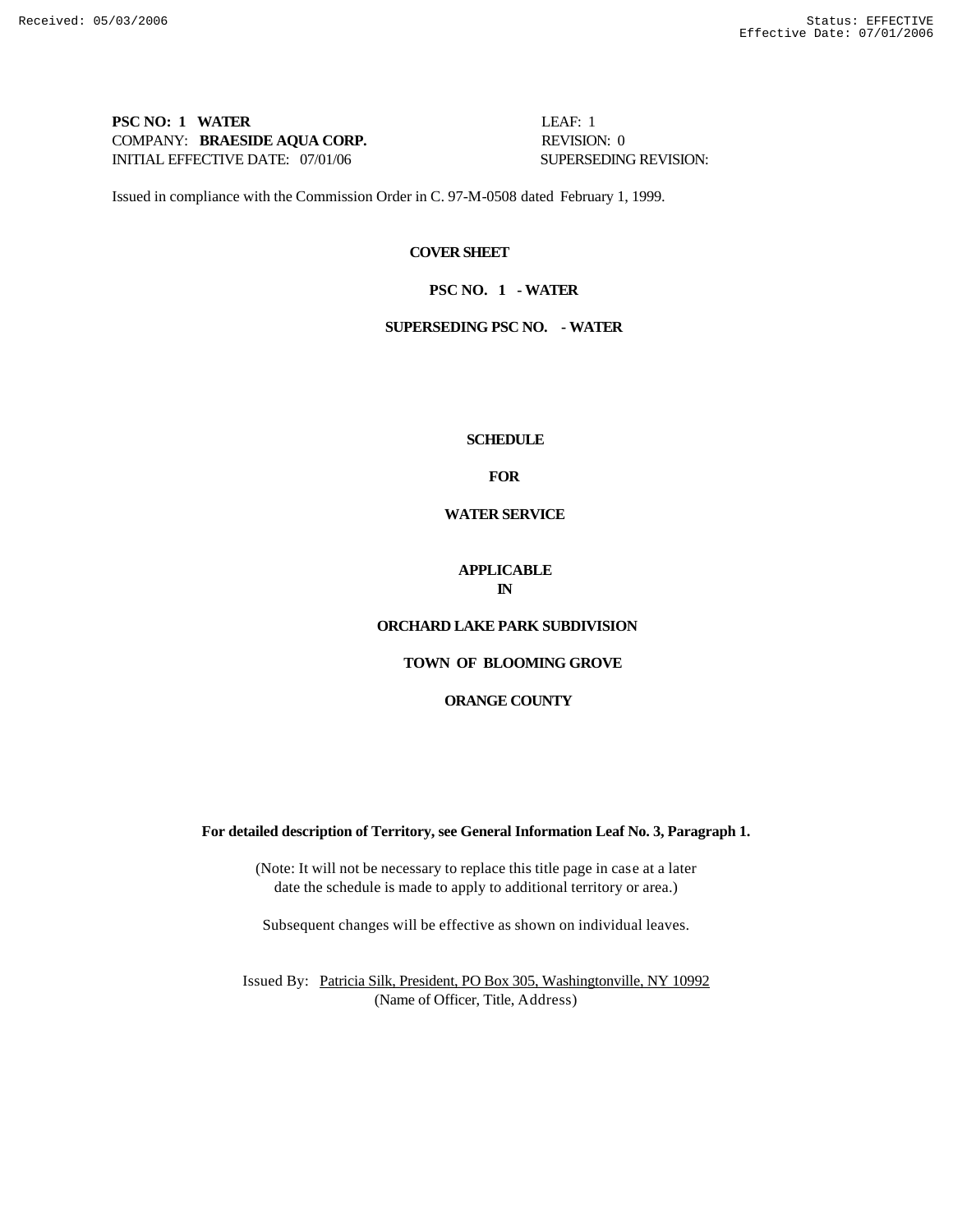## **PSC NO: 1 WATER** LEAF: 2 COMPANY: **BRAESIDE AQUA CORP.** REVISION: 0 INITIAL EFFECTIVE DATE: 07/01/06 SUPERSEDING REVISION:

Issued in compliance with the Commission Order in C. 97-M-0508 dated February 1, 1999.

# **TABLE OF CONTENTS**

**GENERAL INFORMATION LEAF NO.** 1. Territory 3 2. Application for Water Service 3 3. Deposits - Security 3 4. Deposits - Interest 4 5. Deposits - Return 4 6. Deposits - Other 4 7. General Rules 5 - 6 8. Metered Service 6 - 7 9. Unmetered Service 7 10. Extension of Mains 7 11. Discontinuance of Service - Non-payment 7 - 8 12. Discontinuance of Service - Other 8 - 9 13. Discontinuance of Residential Service - Special Procedures 9 14. Deferred Payment Agreements 9 15. Complaint Handling Procedures 10 16. Restoration of Service 10 - 11 17. Interest on Customer Overpayments 11 18. Regulation 11 **RATES** Service Classification No. 1 12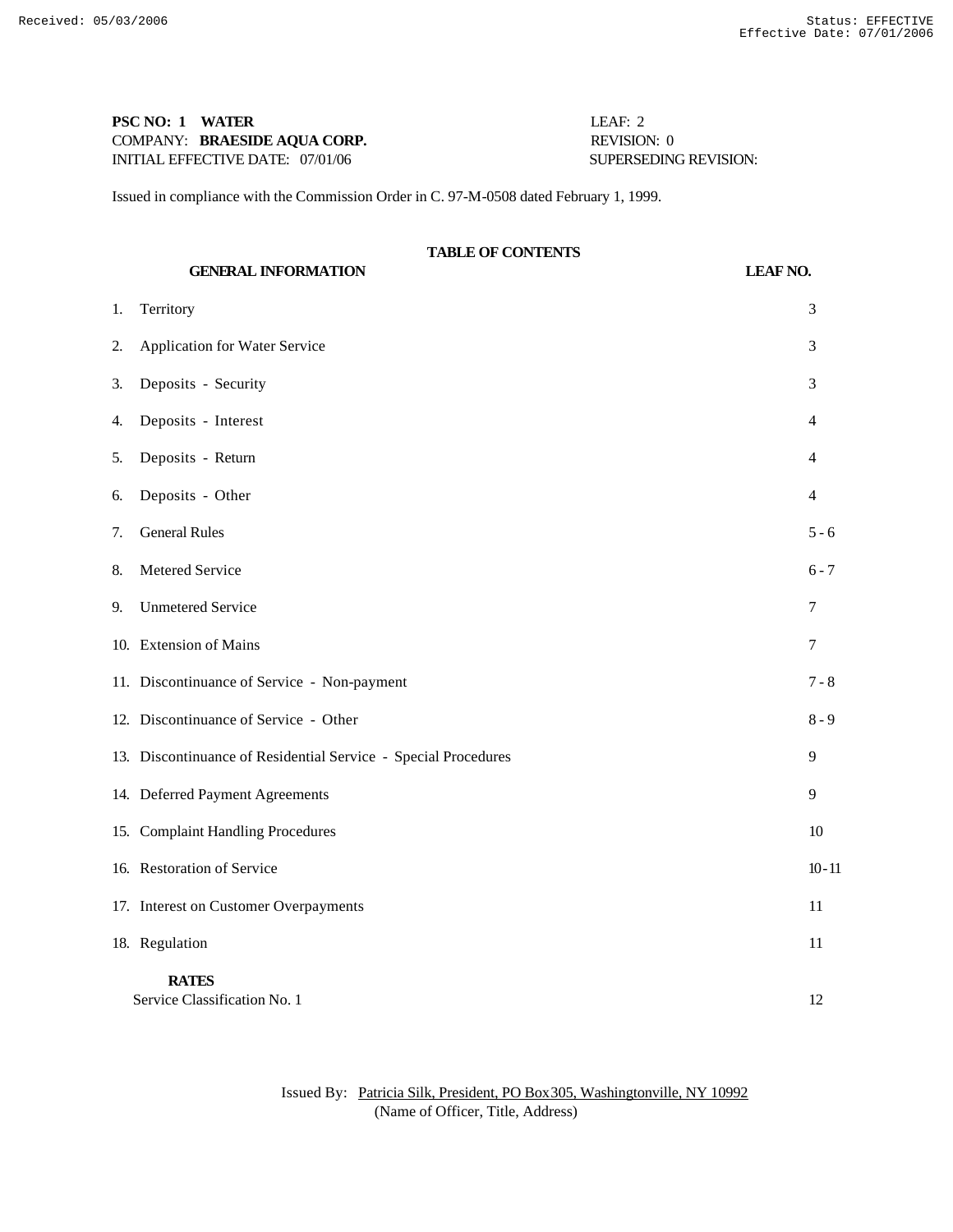## **PSC NO: 1 WATER LEAF: 3** COMPANY: **BRAESIDE AQUA CORP.** REVISION: 0 INITIAL EFFECTIVE DATE: 07/01/06 SUPERSEDING REVISION:

Issued in compliance with the Commission Order in C. 97-M-0508 dated February 1, 1999.

## **GENERAL INFORMATION**

1. Territory (County, Town, Development, Streets, etc.)

 Service Provided to Members of Braeside Aqua Corp. Orchard Lake Park Subdivision Town of Blooming Grove Orange County

- 2. Application for Water Service
	- A. Applicant must be a member of Braeside Aqua Corp.
	- B. Written application for service may be required.
	- C. A separate application may be required for each premises.
	- D. Premises may be subject to inspection by the company.
	- E. Applications need not be accepted from customers with charges due on any water accounts with the company. The company must accept an application if the customer enters into a deferred payment agreement.
	- F. Service pipe installations are subject to company approval.
- 3. Deposits Security
	- A. As a condition of receiving service, the company may require a deposit from customers that are delinquent (having a bill remaining unpaid 23 days from the date mailed), seasonal, short term or temporary or who have had service terminated for non-payment during the preceding 6 months. In addition, a deposit may also be required from a non-residential customer whose credit has not been established with the company. A delinquent customer shall be provided with a written notice 20 days before the deposit is assessed which states that failure to make timely payments will permit the company to require a deposit from such customer.
	- B. Deposits from applicants and customers may not exceed two times the estimated average monthly bill for a calendar year, except in the case of customers whose usage varies widely where deposits may not exceed twice the average monthly bill for the peak season.
	- C. The company shall perform an annual review of the billing history of every customer who has a deposit with the company to assure that a deposit is still required under (3A) above and that the amount of the deposit conforms with (3B) above. The company reserves the right to review the deposit at any time. If a review shows that the deposit held falls short of the amount the company may require by 25 percent or more, the company may require the payment of an additional amount. If a review shows that the deposit held exceeds the amount required by 25 percent or more, the company shall refund the excess to the customer. The customer may request a downward revision of the deposit.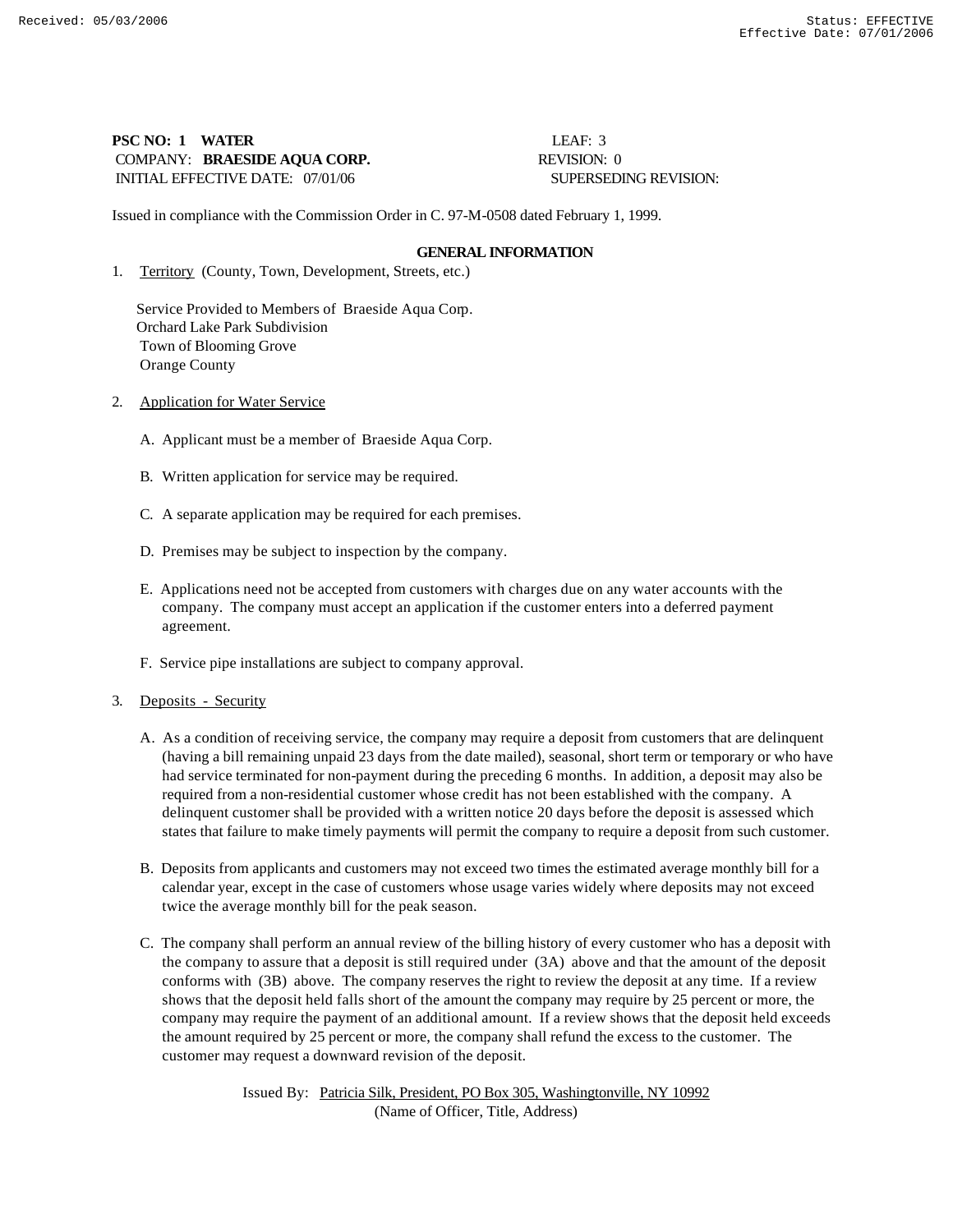## **PSC NO: 1 WATER LEAF: 4** COMPANY: **BRAESIDE AQUA CORP.** REVISION: 0 INITIAL EFFECTIVE DATE: 06/0/01 SUPERSEDING REVISION:

Issued in compliance with the Commission Order in C. 97-M-0508 dated February 1, 1999.

## **GENERAL INFORMATION**

## 4. Deposits - Interest

Every deposit shall earn simple interest at the rate per annum prescribed by the Public Service Commission. The interest must be paid to customers when the deposit is returned. If the deposit has been held for 12 consecutive months or more, the interest must be credited to the customer no later than the first bill rendered after the next succeeding first day of October and at the end of each succeeding 12 month period.

## 5. Deposits - Return

- A. The company shall return to a customer a deposit or portion of a deposit and all interest thereon no more than 30 days after:
	- (1) the day the account is closed and all bills are paid; or
	- (2) the date of the first bill for service rendered after a 12 month period during which time the customer was not delinquent, provided there is no other basis for the company to request a deposit; or
	- (3) a review of the deposit shows that a reduction of the deposit is warranted.
- B. A deposit or portion of a deposit plus interest thereon that is subject to return may be credited to the customer's account in the amount of any outstanding charges. If any balance remains, a refund check shall be issued.
- 6. Deposits Other
	- A. In the event that the applicant desires service for a trailer or other non-permanent structure, he shall deposit with the company all costs of the connection of such service. Said deposit shall bear simple interest as required above and shall be refunded at the end of 10 years, or sooner in the event that a permanent structure for such service connection is completed.
	- B. The company may also require deposits from customers to guarantee future payments as set forth in lawn sprinkler, main extension, or other forms of contracts which are in a form approved by the Public Service Commission. The interest rates for these deposits will be the same as the interest rates for security deposits and such interest will be credited to the customer as prescribed by Commission rules.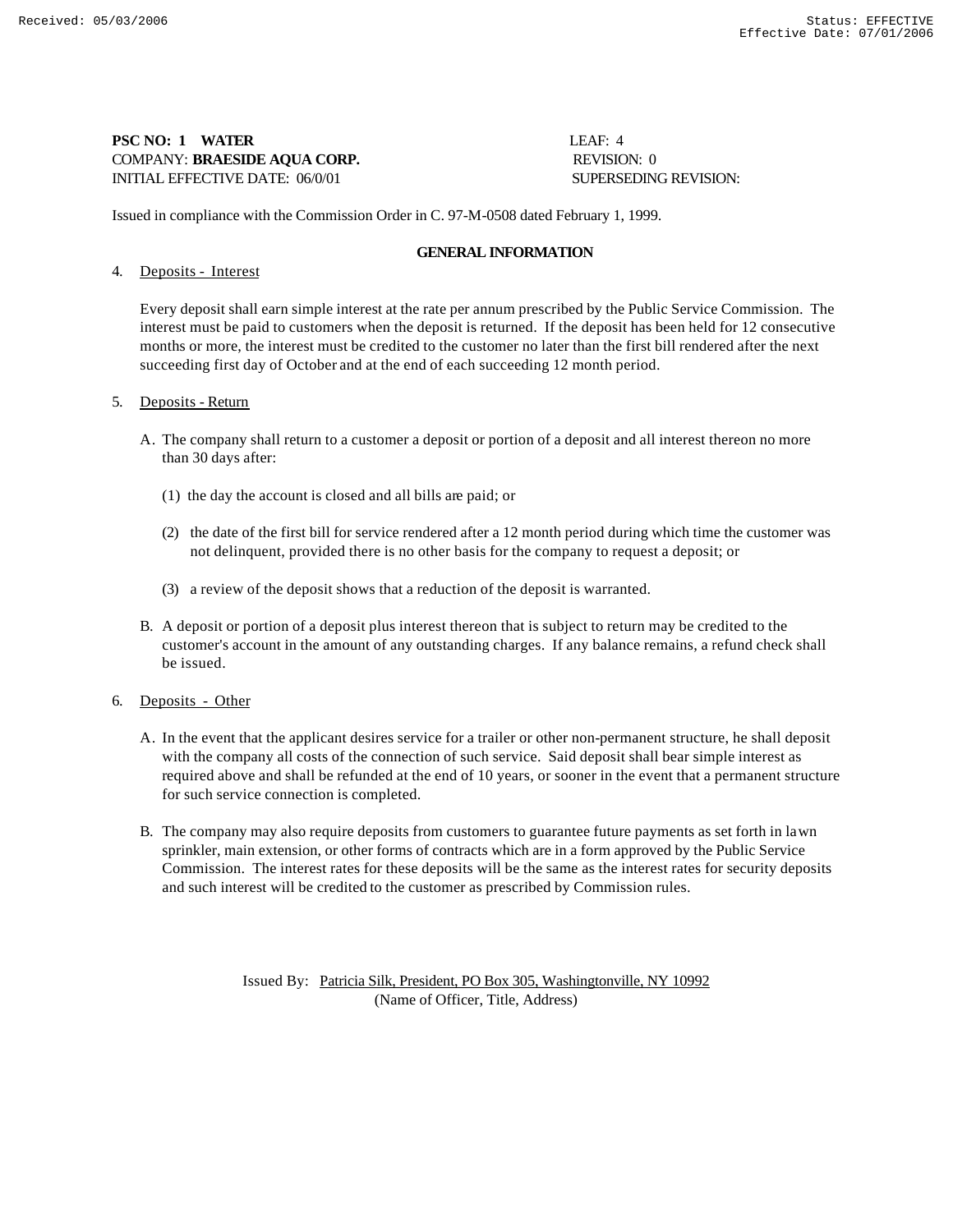**PSC NO: 1 WATER** LEAF: 5 COMPANY: **BRAESIDE AQUA CORP.** REVISION: 0 INITIAL EFFECTIVE DATE: 07/01/06 SUPERSEDING REVISION:

Issued in compliance with the Commission Order in C. 97-M-0508 dated February 1, 1999.

## **GENERAL INFORMATION**

## 7. General Rules

- A. Customers must provide 10 days' written notice prior to the date on which termination of service is requested or prior to a change of occupancy, until which date the customer will be responsible for payment of service.
- B. Fire hydrants shall not be used without the written permission of the company or unless in conformance with filed fire protection tariff provisions.
- C. The company will not be liable for damage resulting from the presence of its facilities, supply, or use of water service, except damage resulting from gross negligence of the company.
- D. The company may shut off water in its mains to make repairs and extensions. Where possible, proper advance notice will be made to customers affected.
- E. The use of water for sprinkling, swimming pools, or other less essential uses may be restricted or prohibited where such use may unreasonably reduce the adequacy of service for other domestic purposes.
- F. There must be a separate service for each premises.
- G. Installation of service pipes and mains will not normally be made when the ground is frozen.
- H. The customer is responsible for service pipes and plumbing within the property line. Any plumbing work done on the customer's service pipe is subject to approval by the company. No underground work shall be covered up until it has been inspected and approved by the company.
- I. All leaks on customer premises or the customer portion of the service pipe must be repaired as soon as possible.
- J. All mains, services (up to the property line) and other water system facilities will be maintained and replaced by the company.
- K. The company will supply water in the distribution system at pressures between 20 and 100 pounds per square inch (psi) and will strive, where practicable, to maintain a normal working pressure of 60 psi with a minimum of 35 psi. If the company makes changes to its system which cause the pressure to increase to over 100 psi to existing customers, the company will be responsible for the first installation of the necessary equipment in the customer's premises. From that point on the equipment will be considered part of the customer's internal plumbing and the customer will be responsible for its maintenance or replacement. If a water pressure reducing valve, in the customer's or applicant's opinion, is necessary or desired to safeguard the plumbing, it is the customer's or applicant's responsibility to purchase, install and maintain this equipment. Where a pressure reducing valve is used it is also advisable to install a suitable pressure relief valve. All installations will comply with the local building codes and standards and are considered a part of the customer's internal plumbing.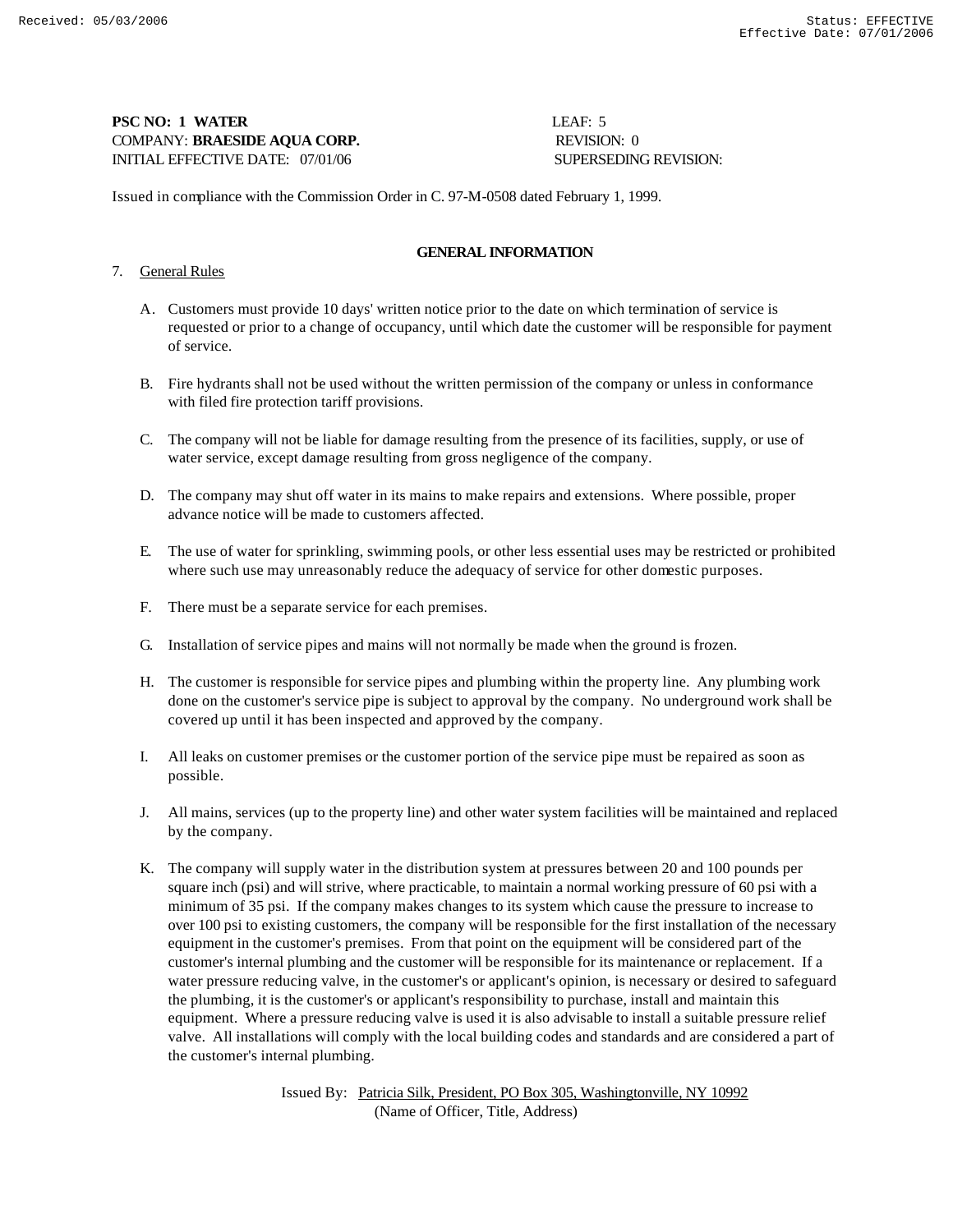## **PSC NO: 1 WATER** LEAF: 6 **COMPANY: BRAESIDE AQUA CORP.** REVISION: 0 INITIAL EFFECTIVE DATE:  $07/01/06$  SUPERSEDING REVISION 0

Issued in compliance with the Commission Order in C. 97-M-0508 dated February 1, 1999.

## **GENERAL INFORMATION**

- L. Where an applicant is seeking service at an elevation or gradient which could not otherwise be adequately serviced by existing plant, the company will require that the applicant bear the additional cost of providing such extraordinary service, or in the alternative, require the applicant to purchase, install and maintain the necessary special equipment, such as a hydro-pneumatic system, needed to serve the premises. The installation of a hydro-pneumatic system as part of the customer's internal plumbing may be subject to approval of the Health Department and should comply with local building codes and standards.
- M. Cross connections to water sources other than the company's or with other facilities are strictly prohibited. Customers must, at their expense, install and maintain such backflow prevention devices as may be required by the company in accordance with good water works practice or applicable laws or regulations.
- N. Customers must permit company representatives to enter their premises on reasonable request for purposes relating to the operation and maintenance of the company's system, including inspection of the customer's and the company's facilities, installation, reading, testing, replacement and removal of meters, and terminating and restoring service.
- O. No person shall maliciously, willfully or negligently break, damage, destroy, uncover, deface, block access to or tamper with any pipe, valve, meter, structure, appurtenance or equipment which is a part of the water works system.
- 8. Metered Service (if applicable and provided for in Service Class No. \_ or Nos. \_)
	- A. A meter of a type approved by the Commission is required for each premises.
	- B. The company will furnis h, install, and maintain the meter. Unless the meter register is set at zero, the company shall attach a tag with the date and meter dial reading at the time of installation.
	- C. The customer will provide a location for the meter acceptable to the company and will be responsible for the cost of repairing damage resulting from human interference, frost, backflow of hot water, or other such causes.
	- D. Where the company agrees it is necessary to set a meter outside the building, it shall be installed at the expense of the customer in a pit acceptable to the company which is both water-tight and frostproof. The cover of the pit shall be fastened with a convenient locking device. Where the distance from the property line to the front wall of the building is greater than 75 feet, the company may require that the meter be set in a pit at or near the property line. If the pit is to be installed on property not owned or controlled by the customer, written consent of the owner of the property shall be obtained prior to the installation.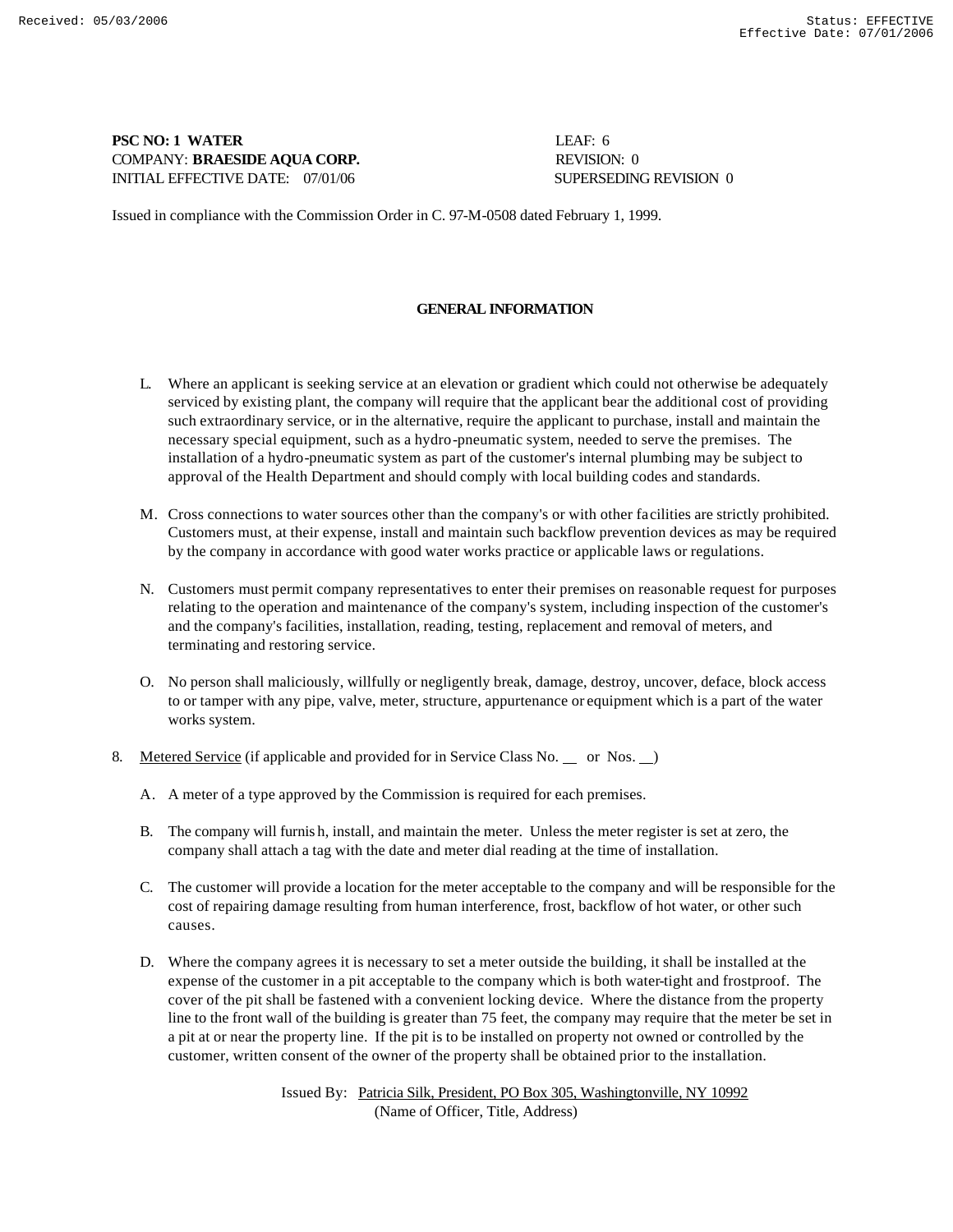## **PSC NO: 1 WATER LEAF: 7** COMPANY: **BRAESIDE AQUA CORP.** REVISION: 0 INITIAL EFFECTIVE DATE: 07/01/06 SUPERSEDING REVISION: Issued in compliance with the Commission Order in C. 97-M-0508 dated February 1, 1999.

## **GENERAL INFORMATION**

- E. The company reserves the right to remove, test, and replace the meter.
- F. The company shall afford the customer an opportunity to verify the final reading of any water meter removed from the premises and obtain the customer's signature on a meter removal card which shows the date removed and the reading.
- G. Meters will be tested in conformance with rules of the Public Service Commission. In the case of a disputed account involving the accuracy of the meter, the company will have the meter tested upon the request of the customer. Should the customer request to have a second meter test within 1 year, the customer will be responsible for the actual cost incurred to have the meter tested including the cost to remove the meter, payable in advance to the company. This fee will be refunded if the meter's final weighted average is found to register in excess of 100 percent. Adjustments in bills for over-registration of the meter will be made in accordance with the current rules of the Public Service Commission.
- H. Bills will show meter readings and the dates read.
- I. Bills will be reasonably estimated where a meter has been inaccessible and will be so indicated on the bill.
- J. Where a meter has ceased to register or its percentage of accuracy cannot be determined, an estimated bill for the current period may be rendered. For all other periods the bill shall be the minimum applicable charge.
- 9. Unmetered Service (if applicable and provided for in Service Class No. 1 or Nos.  $\Box$ )

All applicable provisions of this tariff shall apply.

#### 10. Extension of Mains

Mains will be extended in conformance with Commission Rules and Regulations found in 16 NYCRR, Part

## 501.

## 11. Discontinuance of Service - Non-Payment

 Service may be discontinued under the following provisions: for non-payment of any amount due for water supplied, for failure to make any payment due under a deferred payment agreement or for meter repairs (see Section 8C), for failure to post a required deposit or for failure to pay any fee or charge accruing under the contract or tariff.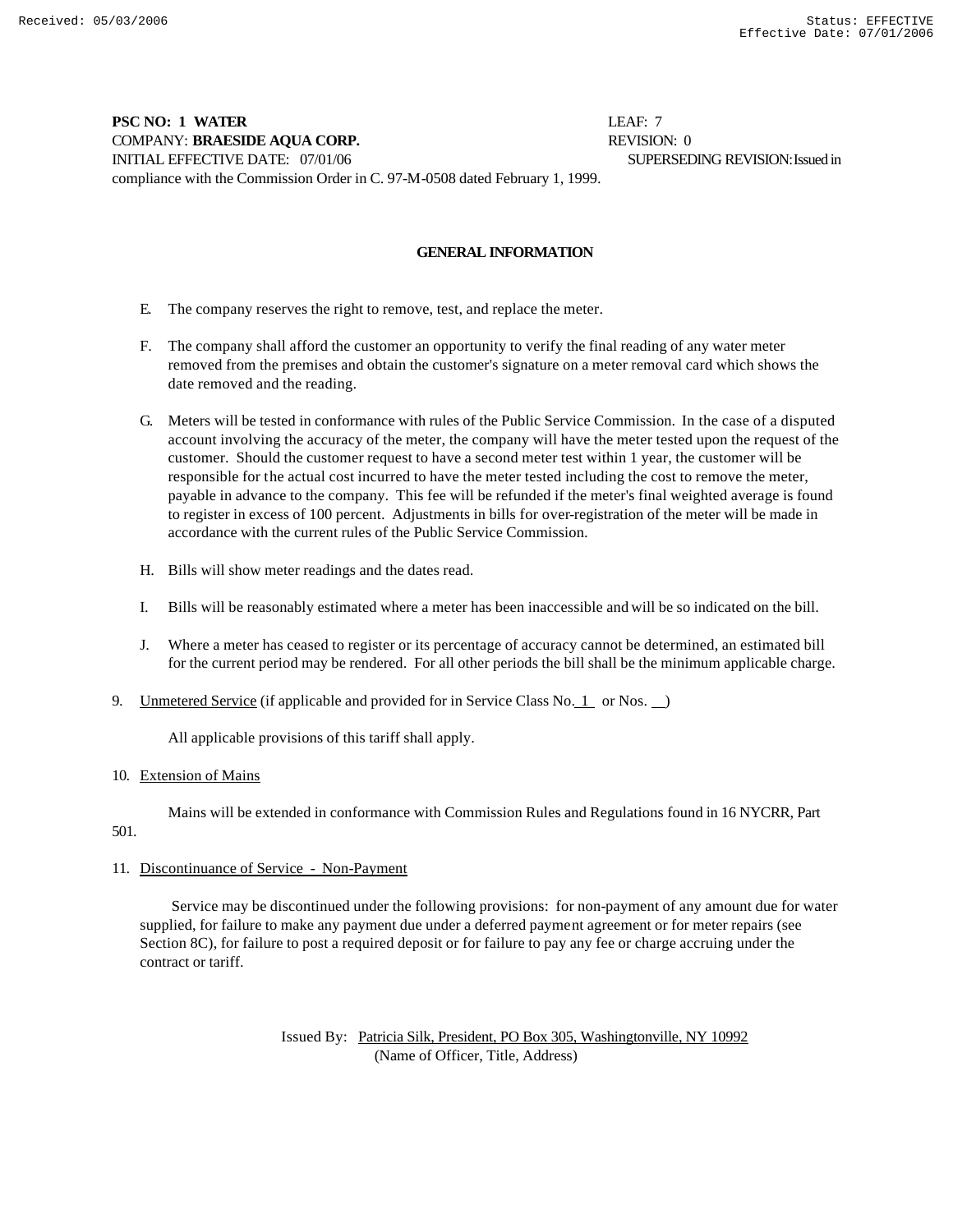**PSC NO: 1 WATER** LEAF: 8 COMPANY: **BRAESIDE AQUA CORP.** REVISION: 0 INITIAL EFFECTIVE DATE: 07/01/06 SUPERSEDING REVISION: Issued in compliance with the Commission Order in C. 97-M-0508 dated February 1, 1999.

## **GENERAL INFORMATION**

- A. A bill not paid within 23 days of mailing is considered delinquent, and the company may discontinue service after complying with 16 NYCRR, Part 533 which requires: (1) 15 days written notice if served personally, or (2) 15 days after a registered letter containing such notice has been signed or refused, or (3) 18 days after mailing written notice in a post-paid wrapper. Service will not be re-established until payment of all proper arrears, charges and deposits is made or a deferred payment agreement is entered into. Receipt of a subsequently dishonored negotiable instrument in response to a notice of discontinuance shall not constitute payment of the customer's account and the company shall not be required to issue additional notice prior to discontinuance. There will be a charge for processing all returned checks equal to the bank charge plus a handling fee of \$5.00 (not to exceed the maximum allowed by section 5-328 of General Obligations Law).
- B. The company will not discontinue service to residential premises for non-payment of bills on a Friday, Saturday, Sunday, public holiday (as defined in General Construction Law), or on a day on which the utility's main office is closed. Discontinuance can only take place from Monday to Thursday between the hours of 8 a.m. and 4 p.m.
- C. The company will not discontinue service for non-payment of bills to any person or entity receiving public assistance if the payment for such service is to be paid directly by the Department of Social Services or by the local Social Services representatives.
- 12. Discontinuance of Service Other
	- A. Service rendered under any application, contract or agreement may be discontinued by the company after reasonable notice for any of the following reasons:
		- (1) For willful or indifferent waste of water due to any cause or for non-authorized use of water.
		- (2) For failure to protect from damage the meter and connection, or for failure to protect and maintain the service pipe or fixtures on the property of the customer in a condition satisfactory to the company.
		- (3) For tampering with any meter, connections, service pipe, curb cock, seal or any other appliance of the company controlling or regulating the customer's water supply.
		- (4) For failure to provide the company's employees reasonable access to the premises supplied, or for obstructing the way of ingress to the meter or any other appliances controlling or regulating the customer's water supply.
		- (5) In case of vacancy of the premises.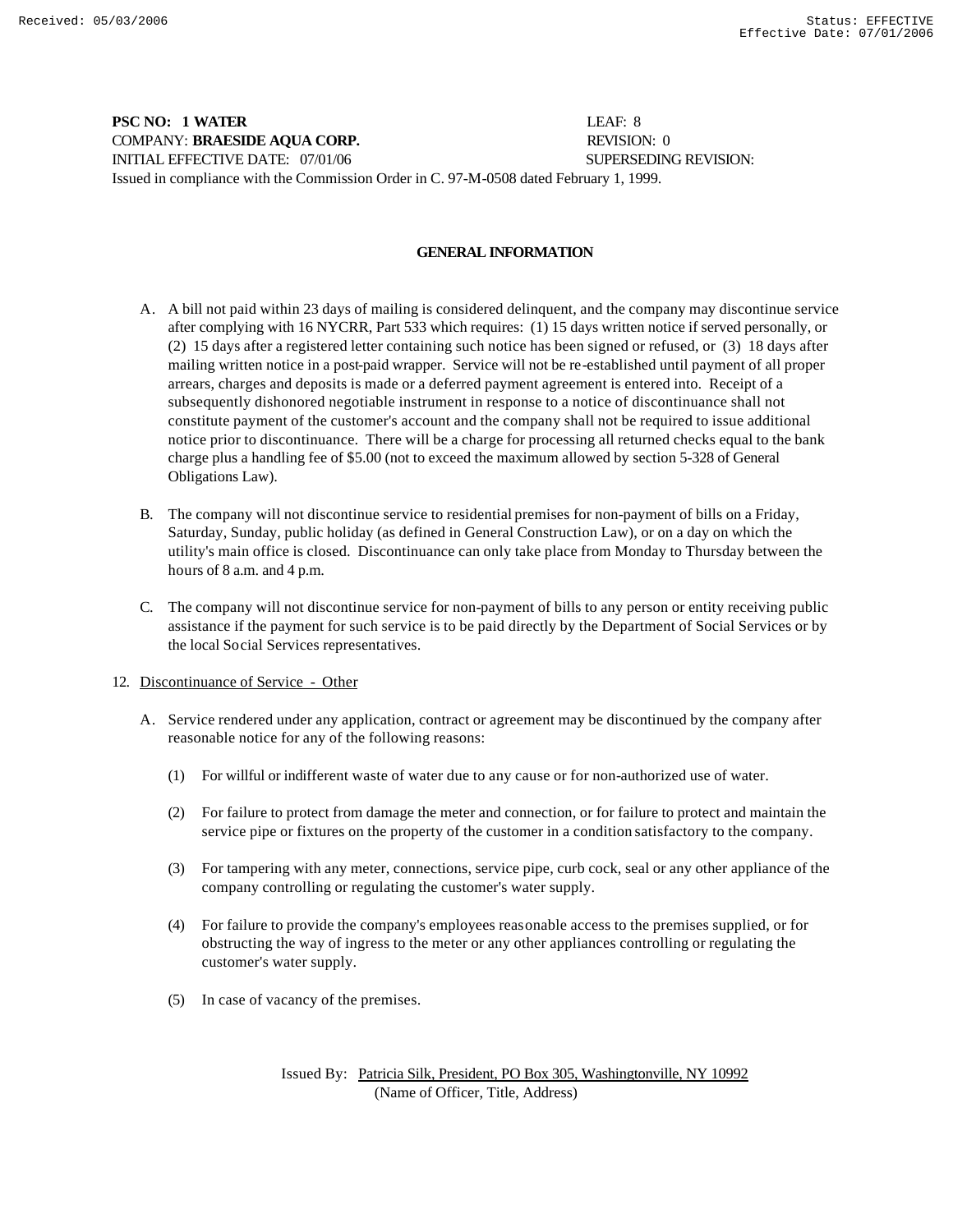## **PSC NO: 1 WATER** LEAF: 9 COMPANY: **BRAESIDE AQUA CORP.** REVISION: 0 INITIAL EFFECTIVE DATE: 07/01/06 SUPERSEDING REVISION: Issued in compliance with the Commission Order in C. 97-M-0508 dated February 1, 1999.

## **GENERAL INFORMATION**

- (6) For cross connections.
- (7) For submetering or reselling water.
- (8) For non-compliance with water usage restrictions.
- (9) For violation of any rule or regulation of the company as filed with the Public Service Commission, provided such violation affects the reliability or integrity of the water system.
- B. Written notice of discontinuance of service shall contain the information required by 16 NYCRR Section 533.3 and will be given except in those instances where a public health hazard exists.
- C. The company may, at any time, temporarily discontinue water service in case of accident, or for the purpose of making connections, alterations, repairs, changes, etc.
- D. Except as stated in the preceding paragraph, or in the case of a violation that threatens the integrity of the water system, the company shall not discontinue service to any customer on a Friday, Saturday, Sunday, Public Holiday or on a day when the company is not open for business. Public Holiday shall refer to those holidays defined in the General Construction Law.

## 13. Discontinuance of Residential Service - Special Procedures

 If termination of service would result in serious impairment to health and safety, the company must delay the termination of service or, if service has already been terminated, must restore service, for thirty days under the following conditions:

- A. all occupants are either blind, disabled, 62 years of age or older or 18 years of age or under;
- B. a medical emergency exists; or
- C. if heating would be affected between November 1 and April 1.

 It is the customer's responsibility to notify the company that such conditions exist and to provide any required documentation. The company may require that the customer make appropriate arrangements to pay any arrears as well as pay current bills.

## 14. Deferred Payment Agreements

 In addition to those circumstances in Section 13, the company will consider granting customers reasonable payment terms in cases where a customer is threatened with termination of service, or where the company has issued a backbill to a customer. Any such agreement may require the customer to make a reasonable down payment, and to pay current bills when issued.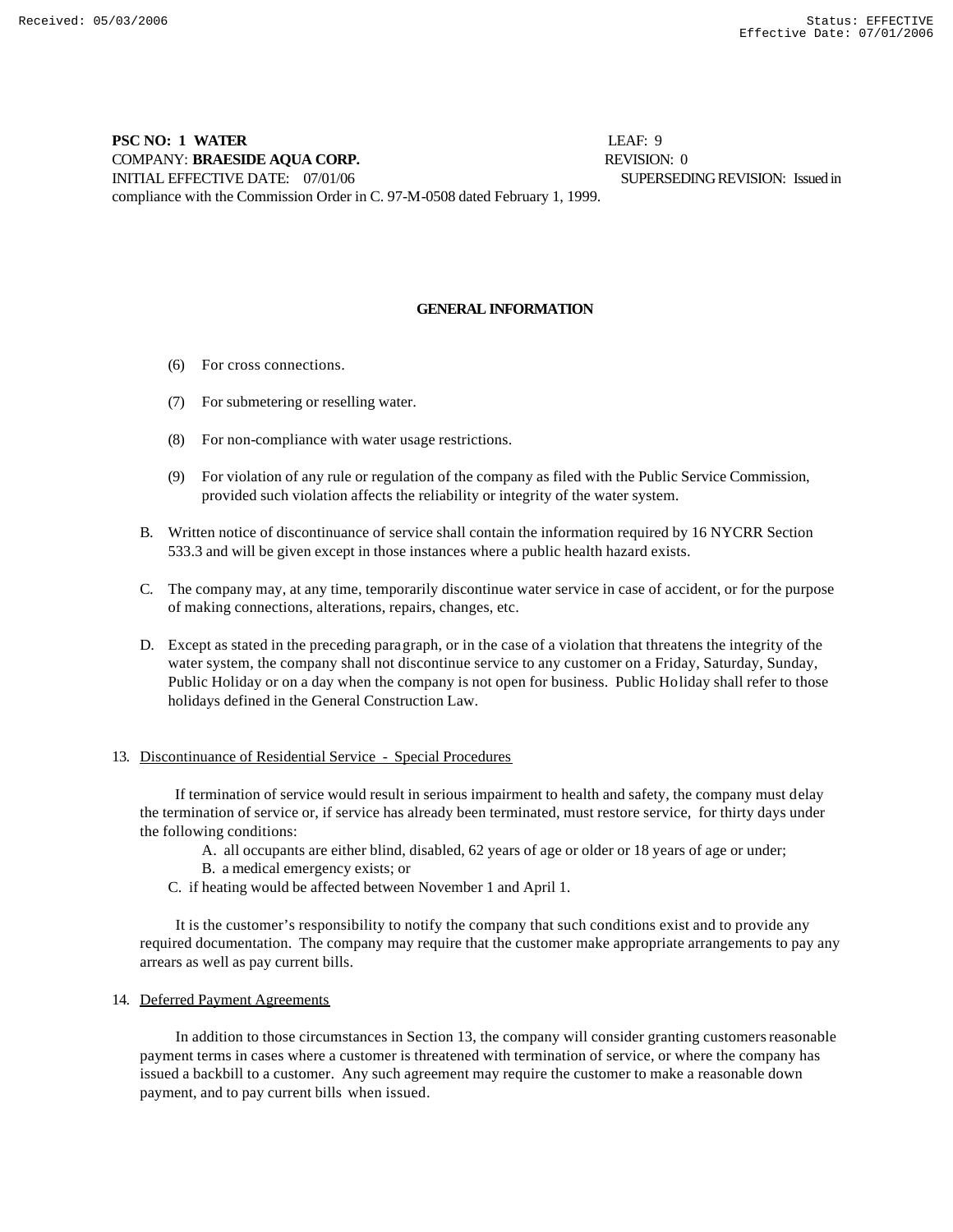Issued By: Patricia Silk, President, PO Box 305, Washingtonville, NY 10992 (Name of Officer, Title, Address)

## **PSC NO: 1 WATER** LEAF: 10 COMPANY: **BRAESIDE AQUA CORP.** REVISION: 0 INITIAL EFFECTIVE DATE:  $07/01/06$  SUPERSEDING REVISION: Issued in compliance with the Commission Order in C. 97-M-0508 dated February 1, 1999.

#### **GENERAL INFORMATION**

#### 15.Complaint Handling Procedures

- A. The company will promptly investigate and evaluate all complaints received from customers regarding bills for service rendered or required deposits. The results of the company's findings will be reported to the customer. During the period of investigation and evaluation, service will not be discontinued, nor shall a new notice of termination be issued, provided, however, that the customer will be required to pay the undisputed portion of any balance due, which may include bills for current usage.
- B. After the completion of such an investigation, if the company determines that the disputed service has been rendered, or that the disputed charge or deposit is proper in whole or in part, the company may require that the full bill or deposit be paid. Appropriate notices of the determination shall be given to the customer, and where notice of discontinuance of service was previously sent, or is served with the determination, such notice shall include a statement advising the customer of the availability of the Commission's complaint handling procedures, including the address and telephone number of the Department's Consumer Services Division. Where prior notice of discontinuance was sent, company procedure provides for discontinuance of service if customer fails to pay the proper amount due and owing within 5 days after notice of the company determination was served personally on the customer or at least 8 days after mailing of the notice. Under no circumstances will discontinuance of service occur if so precluded by the Commission.
- C. In situations where the complaint procedures of the Commission have been invoked and it is determined that the disputed service has been rendered or that the disputed charge or deposit is proper and prior notice of discontinuance was sent, a customer's service will not be discontinued for failure to pay the amount found due and owing until at least 5 days after notice of the Commission's determination, where personal service is made, or at least 8 days after mailing of such a notice.

### 16. Restoration of Service

 A charge will be made to restore service after discontinuance at the member's request, for non-payment or for violation of these rules.

 This charge or charges will be a rate agreed upon by the members of the Association and will appear on all written notices of discontinuation of service. Any member has the right to request that the Department of Public Service investigate the charges.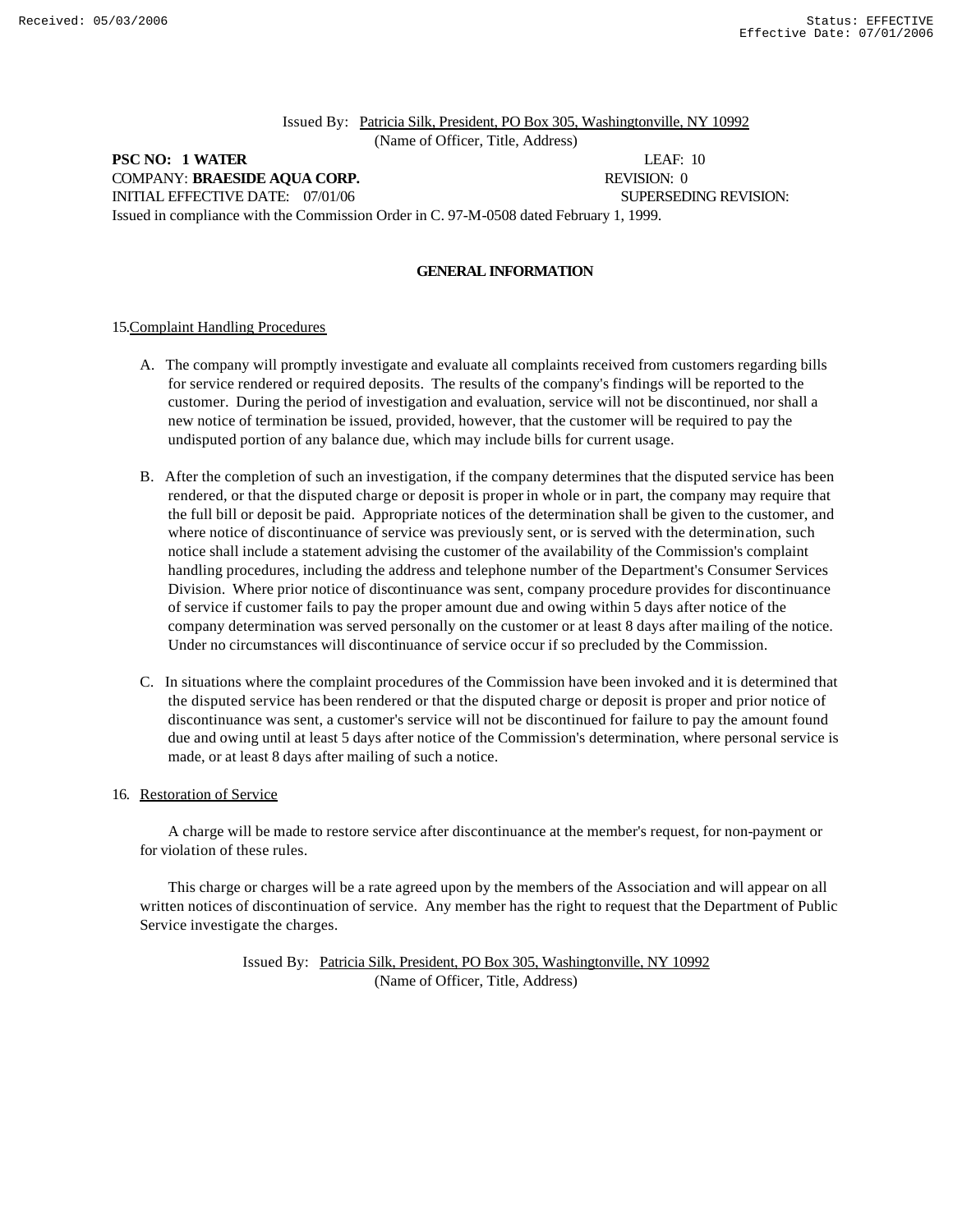**PSC NO: 1 WATER** LEAF: 11 COMPANY: **BRAESIDE AQUA CORP.** REVISION: 0 INITIAL EFFECTIVE DATE: 07/01/06 SUPERSEDING REVISION: Issued in compliance with the Commission Order in C. 97-M-0508 dated February 1, 1999.

## **GENERAL INFORMATION**

In a case where service is being restored after discontinuance for non-payment, the company may require full payment of all arrears as well as the restoration of service charge. If the company and the customer have entered into some form of payment agreement, the agreed upon down payment may be required before service will be restored.

If it becomes necessary to disconnect service at the main because of willful acts of a customer, the service restoration charge will include the actual costs incurred by the company to disconnect and reconnect the service.

#### 17. Interest on Customer Overpayments

The company will provide interest on a customer overpayment as follows:

- A. A customer overpayment is defined as payment by the customer to the company in excess of the correct charge for water service supplied to the customer which was caused by erroneous billing by the utility.
- B. The rate of interest on such amounts shall be the greater of the unadjusted customer deposit rate or the applicable late payment rate, if any, for the service classification under which the customer was billed. Interest shall be paid from the date when the customer overpayment was made, adjusted for any changes in the deposit rate or late payment rate, and compounded monthly, until the date when the overpayment was refunded.
- C. The company will not pay interest on customer overpayments that are refunded within 30 days after such overpayment is received by the company.

#### 18. Regulation

 All matters, rules and other situations concerning the rendering of water service which are not specifically covered herein or in a provision of the New York State Codes, Rules and Regulations and which are subject to the jurisdiction of the Public Service Commission, and for which a customer and the company cannot agree as to an equitable and fair solution will be referred to said Commission to be resolved. Either the customer or the company may request that a rule or provision of this tariff be changed for a particular situation.